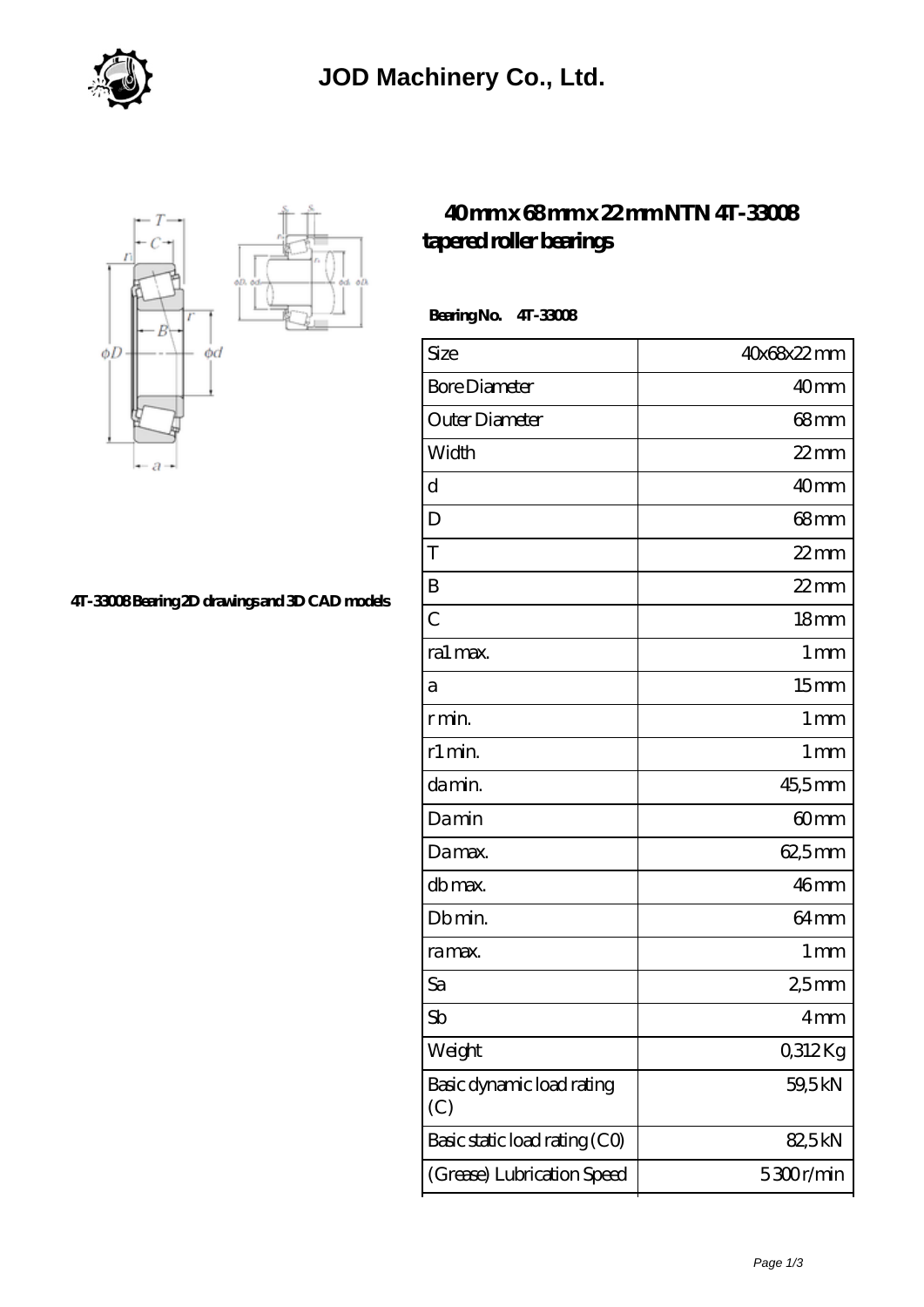

## **[JOD Machinery Co., Ltd.](https://m.virtual-solution.net)**

| (Oil) Lubrication Speed                          | 7100r/min          |
|--------------------------------------------------|--------------------|
| Calculation factor (e)                           | 0.28               |
| Calculation factor (YO)                          | 1,17               |
| d1                                               | $54 \text{mm}$     |
| rsmin                                            | 1 <sub>mm</sub>    |
| rlsmin                                           | $1 \,\mathrm{mm}$  |
| е                                                | 0.28               |
| Y2                                               | 212                |
| YO                                               | 1.17               |
| Mass                                             | $031\,\mathrm{kg}$ |
| ISO 355 reference                                | T2BEO40            |
| Dynamic load, C                                  | 59.5 kN            |
| Rating life coefficient, A2                      | 1.4                |
| Static load, CO                                  | 825kN              |
| Fatigue limit load, Cu                           | 10.1 kN            |
| Nlim (oil)                                       | $7,100$ rpm        |
| Nlim (grease)                                    | $5,300$ rpm        |
| Min operating temperature,<br>Tmin               | $-40^{\circ}$ C    |
| Max operating temperature,<br>Tmax               | $120^\circ$ C      |
| Characteristic cage<br>frequency, FTF            | $044$ Hz           |
| Characteristic rolling<br>element frequency, BSF | 7.99Hz             |
| Characteristic outer ring<br>frequency, BPFO     | $967$ Hz           |
| Characteristic inner ring<br>frequency, BPFI     | 1233Hz             |
| damax                                            | 46mm               |
| dbmin                                            | 455mm              |
| Damax                                            | 625mm              |
| Dbmin                                            | 64 <sub>mm</sub>   |
| Camin                                            | 25 <sub>mm</sub>   |
|                                                  |                    |